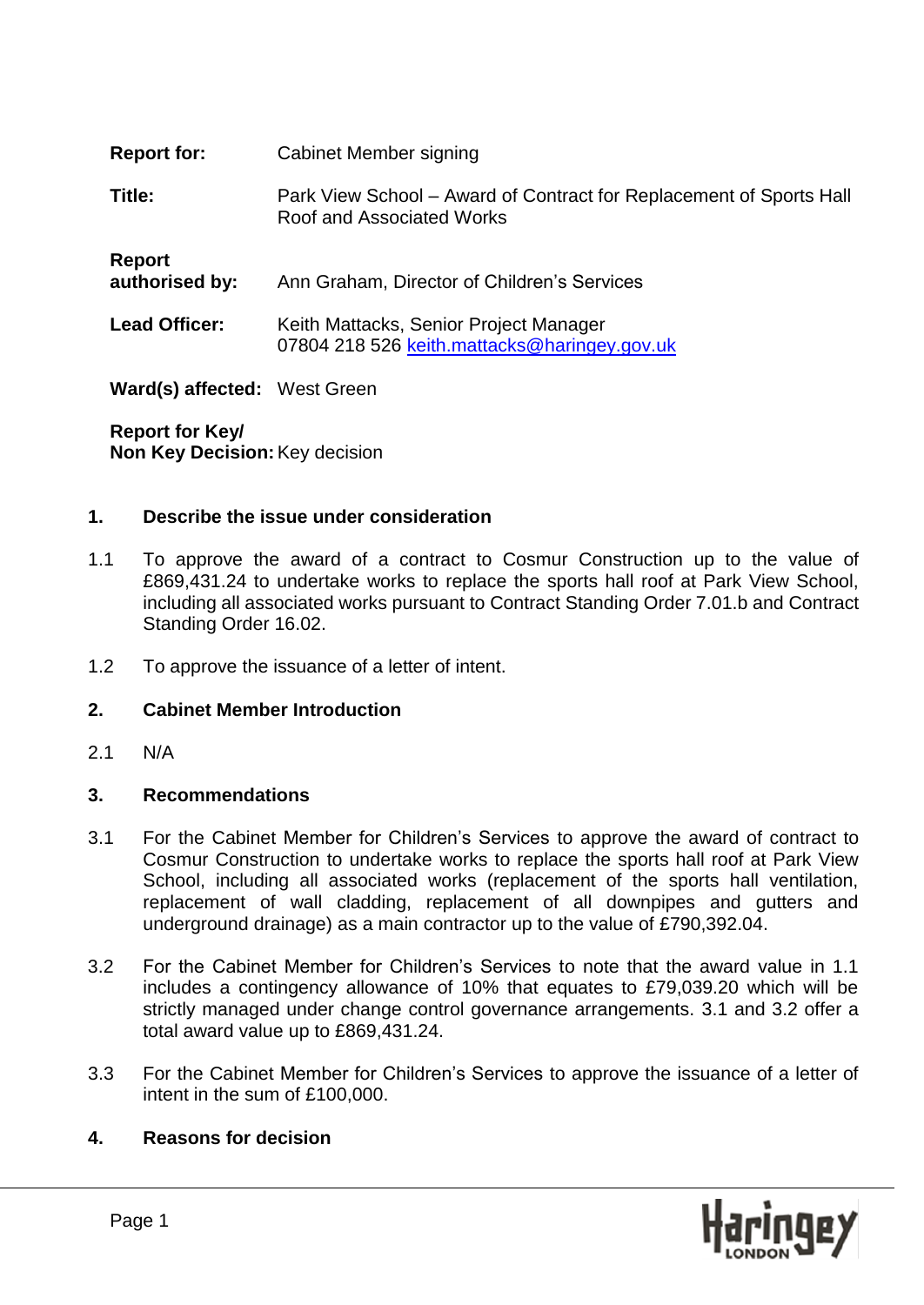- 4.1 A major review of the condition and suitability of the Children's Services estate has been undertaken which has informed the Children's Service's asset management plan (CSAMP). This identified condition and suitability deficiencies in the primary, secondary, and wider Children's Service estate that need addressing in the short, medium, and long-term.
- 4.2 The condition survey for Park View School identified issues relating to the condition of the Sports Hall Roof including regular water penetration during rainfall. These issues were backed up by the school providing information about the history of the water penetration and the failure of recent attempts to repair the roof.
- 4.3 A feasibility study provided a more detailed investigation, and it was found that the roof was at the end of its design life and as a result areas of the roof were starting to fail. It was noted that it was becoming very difficult to patch repair the roof to prevent water penetration. The investigations also identified other issues that required addressing:
	- the wall cladding was of the same type and age as the roof and would, therefore be likely to fail.
	- The ventilation system for the Sports Hall no longer worked which presented a health and safety issue as there was an inadequate supply of fresh air.
	- There was no safe access to the roof for routine maintenance.
	- The existing gutters and downpipes are no longer sized adequately to cater for the currently predicted heavy rainfall events.
	- The underground drainage associated to the removal of rainwater from the sports hall has failed in a number of locations and needs significant repairs.
- 4.4 It was agreed to include all of these works in the package to facilitate a successful roof replacement and to avoid future issues with water penetration and to comply with current Health and Safety regulations.

## **5. Alternative options considered**

- 5.1 Doing nothing was considered, however since there was a significant water penetration issue and that temporary repairs were no longer effective it was felt that this option would result in structural damage to the building and the loss of educational use.
- 5.2 The option of leaving the existing roof and overlaying the roof with new roof coverings and insulation. However, the technical Advisor to Children' Services was concerned that this would increase the loading on the existing structure and be difficult to design as a result of the increase of width while also not having the same longevity as the replacement option. It was noted that this option would be at a lower cost than the replacement.

## **6. Background Information**

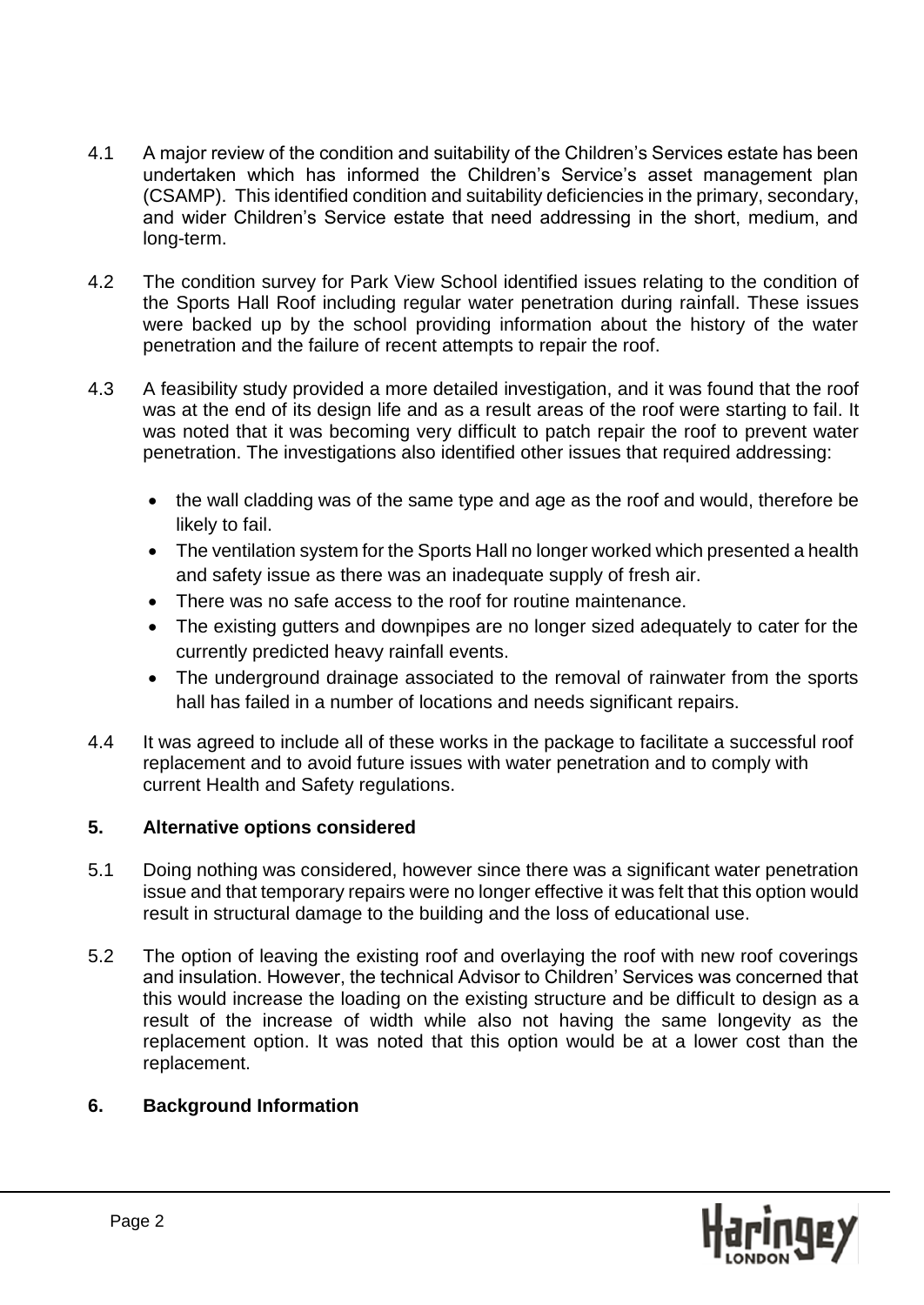- 6.1 As part of a programme of condition surveys commissioned by Haringey Children's Services issues with water penetration through the Sports Hall roof at Park view School was identified. This finding was supported by reports from the school of regular water penetration during rain and occasional flooding incidents after prolonged heavy rain.
- 6.2 A feasibility study identified the following defects with the Sports Hall roof and associated infrastructure:
	- The roof had exceeded its design life
	- There was evidence of failure of the roof in a number of locations
	- The gutters and downpipes were no longer large enough for the predicted heavy rainfall events
	- The underground rainwater drainage had failed in a number of locations meaning that currently rainwater was unable to drain from gutters and downpipes as quickly as required
- 6.3 The feasibility study, further, identified two health and safety concerns:
	- There was no safe access onto the roof for routine maintenance and inspection. Any works to the roof would need to address this issue.
	- The ventilation system for the Sport Hall was no longer operational meaning that this space was inadequately ventilated. Since the installation of a new ventilation system will require penetrations through the roof it makes sense to undertake these works as part of the roof replacement to ensure that the warranty for the new roof is not compromised.
- 6.4 The final scheme developed includes the rectification of all the deficiencies with the roof, rainwater drainage and the health and safety works.
- 6.5 The works are estimated to require 40 weeks to complete and during this period the school will be unable to use the Sports Hall. Discussions were held with the school in relation to the impact that lack of a sports hall will have on their operation. It was agreed that temporary changing rooms will be required for the duration of the works to facilitate the use of other parts of the school buildings and site can be used for PE. It was also agreed that the summer exam period should be avoided for works as the sports hall is their main exam space. It was, therefore, agreed to commence works is July 2021. It is noted that due to the Covid-19 pandemic exams have been cancelled for 2021 and we will look to bring forward the start date if possible noting that the pandemic has caused a lengthening of delivery periods for certain key materials.
- 6.6 All works have been designed and specified by independent design and cost consultants to ensure best value for the Council.
- 6.7 The procurement of these works has been led and managed by the Haringey Council Strategic Procurement Team using the Haringey Dynamic Purchasing System, Minor works, Education Multi trade category.
- 6.8 Budget information by phase is set out in Part B of the report.

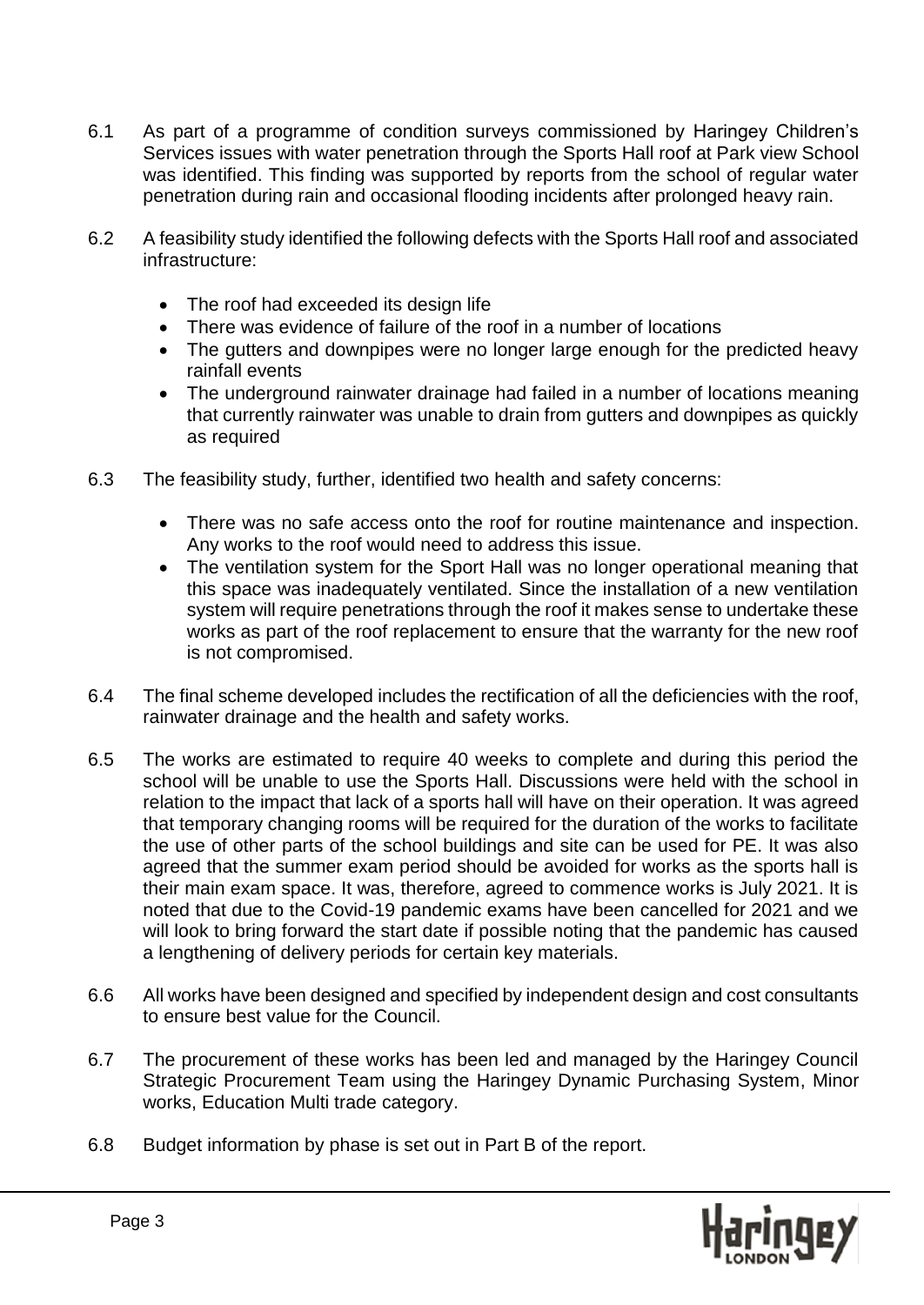# **7. Contribution to Strategic Outcomes**

7.1 This project proposal supports outcomes as outlined in the Borough Plan 2019-23, in particular:

All projects commissioned by Officers of the Council are expected to align with this plan and will be reflected in key capital project documentation such as project briefs, design briefs, business cases, project initiation documents (PID) and award reports. The relevant Borough Outcome for this project is: **People** - our vision is a Haringey where strong families, strong networks and strong communities nurture all residents to live well and achieve their potential.

### **8. Statutory Officers comments (Chief Finance Officer, Procurement, Head of Legal and Governance, Equalities).**

# 8.1 **Finance**

8.1.1 The recommendation to award a contract to Cosmur Construction up to the value of £869,431.24 to undertake works to replace the sports hall roof at Park View School, including all associated works will be funded through the Children's Service approved capital programme.

## **8.2 Procurement**

- 8.2.1 Strategic Procurement (SP) note that this report relates to the approval of an award of Contract for Replacement of Sports Hall Roof and Associated Works
- 8.2.2 SP support the recommendations in this report in accordance with Contract Standing Orders clause 7.0.1. (b) 10.01.01 (a), and 16.02.
- 8.2.3 Pursuant to CSO 7.01(b) and Regulation 33 of the Public Contracts Regulations 2015, SP confirms that tenderers were invited to Tender.
- 8.2.4 Five tenders where submitted one failed the minimum quality threshold.
- 8.2.5 SP note that tender returns were evaluated independently by the Quality Panel prior to release of the Price element of the Tender. Cosmur Construction Limited scored 30.8 out of 40 in quality and in 60 out of 60 in price, scoring 90.08% overall, the highest placed bidder.
- 8.2.6 SP notes that as per section 6 of this report, funding is available for this Contract.
- 8.2.7 SP support the recommendations within this report and have no objections with awarding this Contract to Cosmur Construction Limited for £790,392.04 plus a 10% contingency of £79,039.20

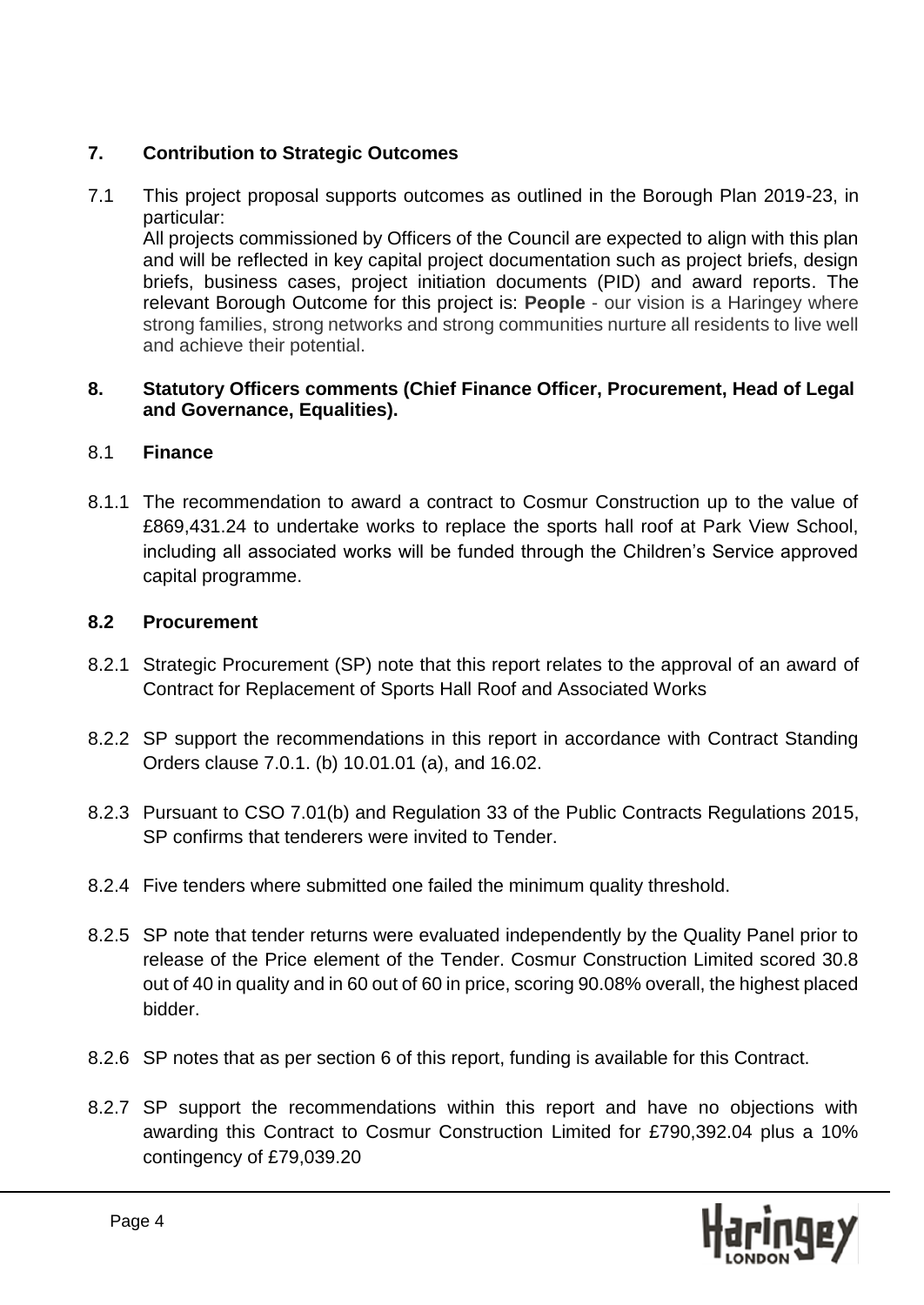# **8.3 Legal**

- 8.3.1 The Head of Legal and Governance has been consulted in the preparation of the report.
- 8.3.2 The contract which this report relates to has been procured using the LCP Dynamic Purchasing System for Minor Works, Education Multi Trade Category (DPS). The DPS was established in compliance with the Public Contracts Regulations 2015 and provides a compliant route to market.
- 8.3.3 Pursuant to Contract Standing Order 16.02 a Cabinet Member having the relevant portfolio has authority to approve the award of the contract which this report relates to.
- 8.3.4 The Head of Legal and Governance sees not legal reasons preventing the Cabinet Member for Children's Services from approving the recommendations in the report.

### **8.4 Equality**

- 8.4.1 The Council has a Public Sector Equality Duty under the Equality Act (2010) to have due regard to the need to:
	- Eliminate discrimination, harassment and victimisation and any other conduct prohibited under the Act
	- Advance equality of opportunity between people who share those protected characteristics and people who do not
	- Foster good relations between people who share those characteristics and people who do not.
- 8.4.2 The three parts of the duty applies to the following protected characteristics: age, disability, gender reassignment, pregnancy/maternity, race, religion/faith, sex and sexual orientation. Marriage and civil partnership status applies to the first part of the duty.
- 8.4.3 The proposed decision is to approve the award of a contract to Cosmur Construction up to the value of £869,431.24 to undertake works to replace the sports hall roof at Park View School. This will affect roughly 1136 students and members of staff. The objective of the proposed decision is to replace the heating, electrical and plumbing services, and external envelope roof insulations and/or replacement of the window and boundary treatment for safeguarding/security at Park View School Sports Hall. This will improve the ventilation system for the Sports Hall to ensure that this space is adequately ventilated which is particularly pertinent to ensure there is an adequate supply of fresh air to prevent the spread of Coronavirus. It is expected that this decision will lead to improved health and safety of all students and members of staff.
- 8.4.4 The building works will commence in July 2021 to minimise disruption, however, as the works may take up to 40 weeks to complete and due to the amount of work required, the building works will also have to take place during term time. To mitigate the disruption for students it was agreed that temporary changing rooms will be